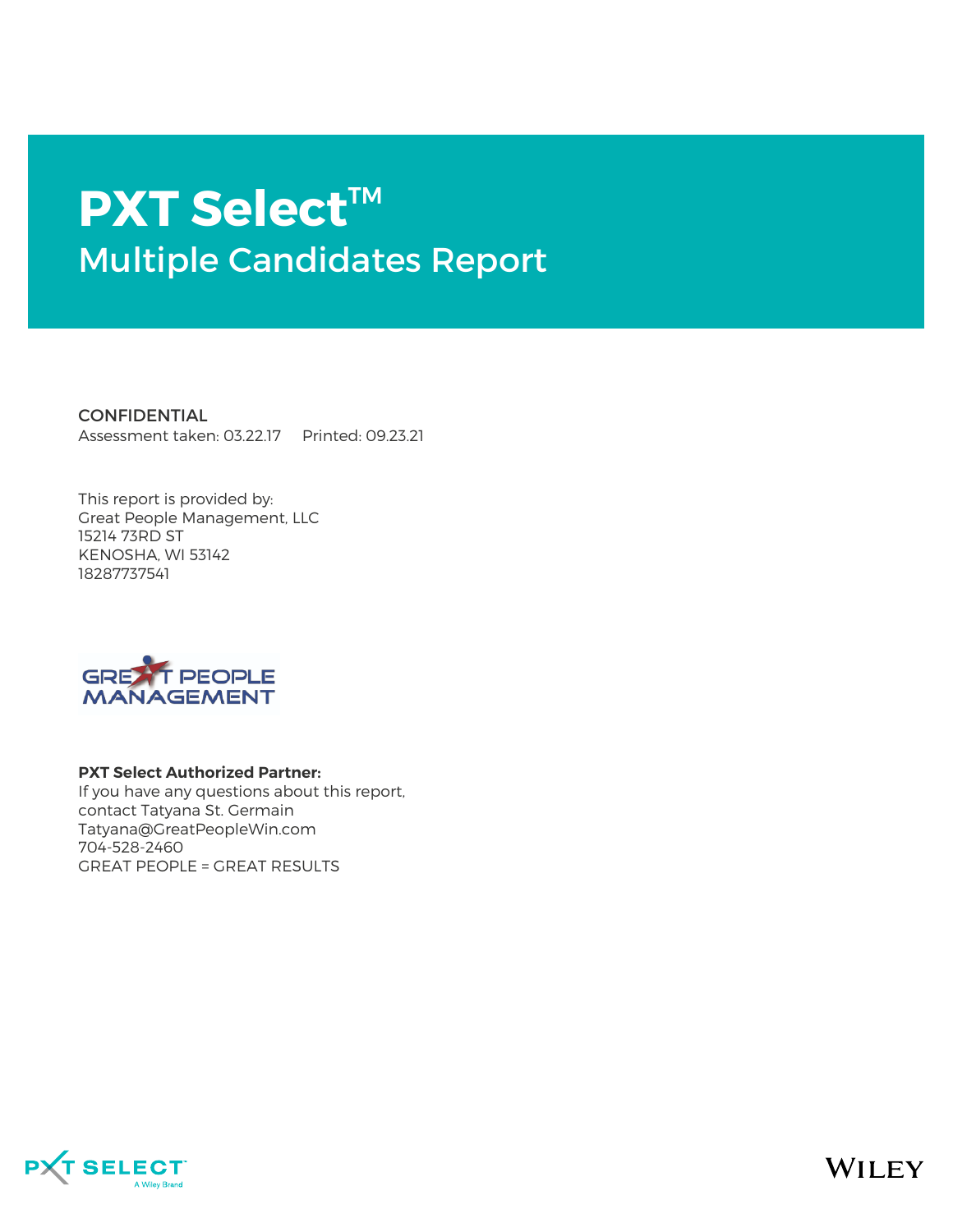## INTRODUCTION

\*\* Sample Position for PXT Select \*\*

This report shows how multiple candidates compare to one another and to the Performance Model for \*\* Sample Position for PXT Select \*\*. This information will assist you in choosing the candidate(s) who may be the best fit for the position. However, it does not address education, training, or experiences. It's important to remember that the results from this, or any assessment, should never make up more than a third of the final decision in job placement.

| What's in this report?                                                                                                 |                                                                                                          |                                                                                                     |  |  |  |  |  |
|------------------------------------------------------------------------------------------------------------------------|----------------------------------------------------------------------------------------------------------|-----------------------------------------------------------------------------------------------------|--|--|--|--|--|
| <b>CANDIDATE FIT</b><br>Each candidate's results<br>from the assessment<br>compared to the<br><b>Performance Model</b> | <b>COMPARISON</b><br>Candidates' results<br>for each scale are<br>placed together for<br>easy comparison | <b>PERFORMANCE MODEL</b><br>Range of scores on<br>each scale typical for<br>success in the position |  |  |  |  |  |
|                                                                                                                        |                                                                                                          |                                                                                                     |  |  |  |  |  |

If candidates have the same initials, they will be issued a subscript number to differentiate them.

| Candidates % Fit                                 |
|--------------------------------------------------|
| ANDREW LANGLEY (AL) 77%<br>OLIVER CHASE (OC) 70% |
| $FIA$ BYRD $(FB)$ 66%<br>SAMAIRA HARI (SH) 65%   |
| VICTOR KAPUR (VK) 54%                            |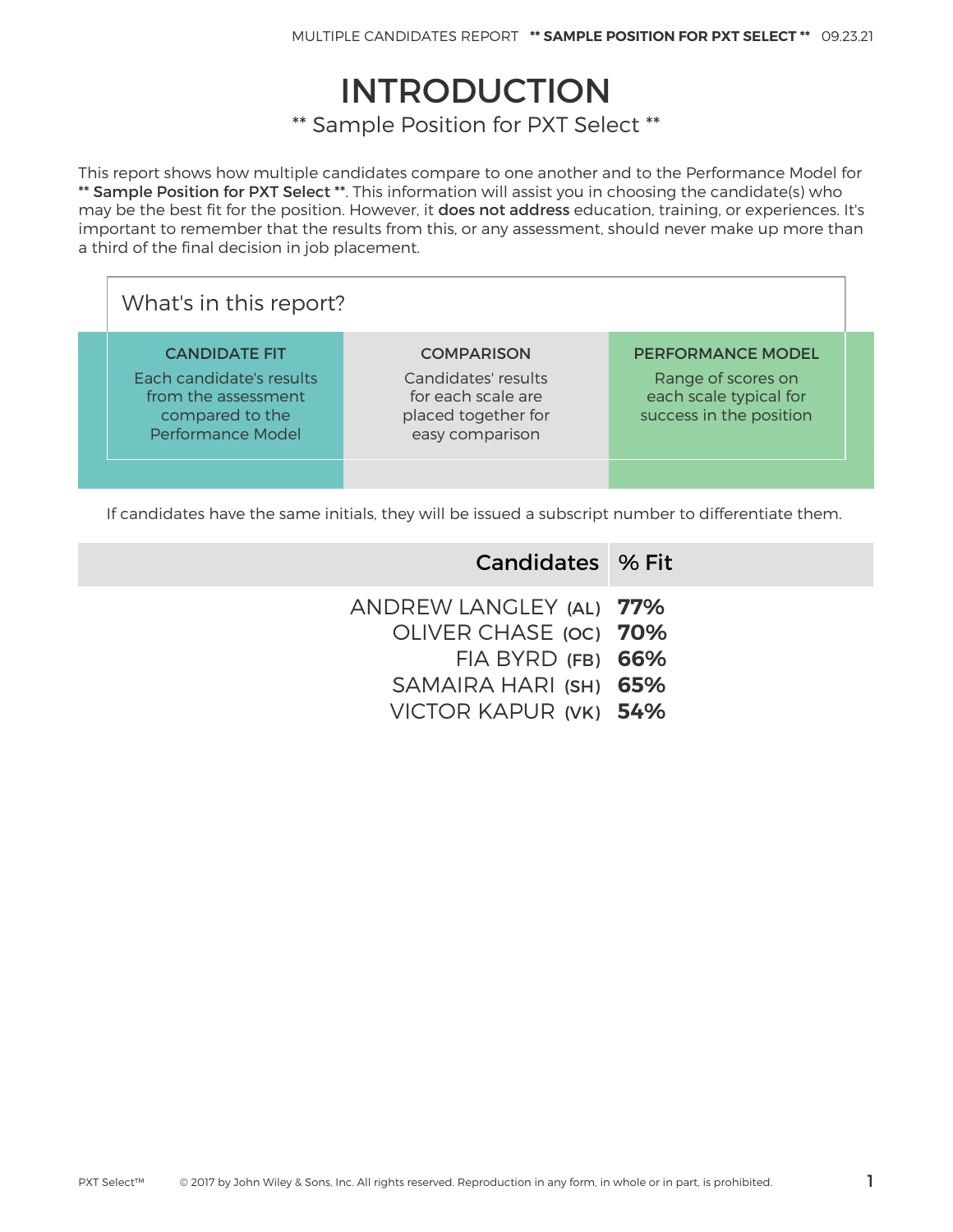## CANDIDATE COMPARISON

\*\* Sample Position for PXT Select \*\*

The highlighted areas represent the Performance Model. Each candidate's placement is indicated by his or her initials. If candidates have the same initials, they are issued a subscript number to differentiate them. See page 1 for each candidate's initials.

#### THINKING STYLE

|                                                                                                               | $\mathbf{1}$ | $\overline{2}$ | $\overline{3}$             | $\overline{4}$                                | 5                          | $\,$ 6                                      | $\overline{7}$                           | 8                          | $\mathsf 9$                             | $10$                       |
|---------------------------------------------------------------------------------------------------------------|--------------|----------------|----------------------------|-----------------------------------------------|----------------------------|---------------------------------------------|------------------------------------------|----------------------------|-----------------------------------------|----------------------------|
| <b>Composite Score</b><br>A reflection of overall<br>learning, reasoning,<br>and problem-solving<br>potential |              |                |                            | $\overline{\textbf{v}}$<br><b>FB</b><br>VK    |                            | $\overline{\textbf{v}}$<br>AL               | $\overline{\mathbf{v}}$<br>SH            | $\blacktriangledown$<br>OC |                                         |                            |
|                                                                                                               | $\mathbb{I}$ | $\overline{2}$ | $\mathsf 3$                | 4                                             | 5                          | 6                                           | $\boldsymbol{7}$                         | 8                          | $\mathsf 9$                             | $10$                       |
| <b>Verbal Skill</b><br>A measure of<br>vocabulary                                                             |              |                |                            | $\blacktriangledown$<br><b>FB</b>             | $\blacktriangledown$<br>VK |                                             |                                          | $\blacktriangledown$<br>AL | $\blacktriangledown$<br>OC<br><b>SH</b> |                            |
|                                                                                                               | 1            | $\overline{2}$ | $\overline{3}$             | $\overline{4}$                                | 5                          | 6                                           | $\overline{7}$                           | 8                          | $\mathsf 9$                             | $10$                       |
| <b>Verbal Reasoning</b><br>Using words for<br>reasoning and problem<br>solving                                |              |                | $\blacktriangledown$<br>FB |                                               | $\blacktriangledown$<br>VK | $\blacktriangledown$<br>OC                  | $\overline{\textbf{v}}$<br>$\mathsf{AL}$ |                            |                                         | $\blacktriangledown$<br>SH |
|                                                                                                               | $\mathbf{I}$ | $\overline{2}$ | $\overline{3}$             | $\overline{4}$                                | 5                          | 6                                           | $\overline{7}$                           | $\,8\,$                    | 9                                       | 10                         |
| <b>Numerical Ability</b><br>A measure of<br>numerical calculation<br>ability                                  |              |                | $\blacktriangledown$<br>VK |                                               | $\blacktriangledown$<br>SH | $\blacktriangledown$<br>$\mathsf{AL}$<br>FB |                                          |                            | $\blacktriangledown$<br>OC              |                            |
|                                                                                                               | 1            | $\overline{2}$ | $\overline{3}$             | $\overline{4}$                                | 5                          | 6                                           | $\overline{7}$                           | $\,8\,$                    | $\mathsf 9$                             | 10                         |
| <b>Numeric Reasoning</b><br>Using numbers as a<br>basis in reasoning and<br>problem solving                   |              |                |                            | $\blacktriangledown$<br>AL<br><b>FB</b><br>VK |                            | $\blacktriangledown$<br>SH                  |                                          |                            | $\blacktriangledown$<br>OC.             |                            |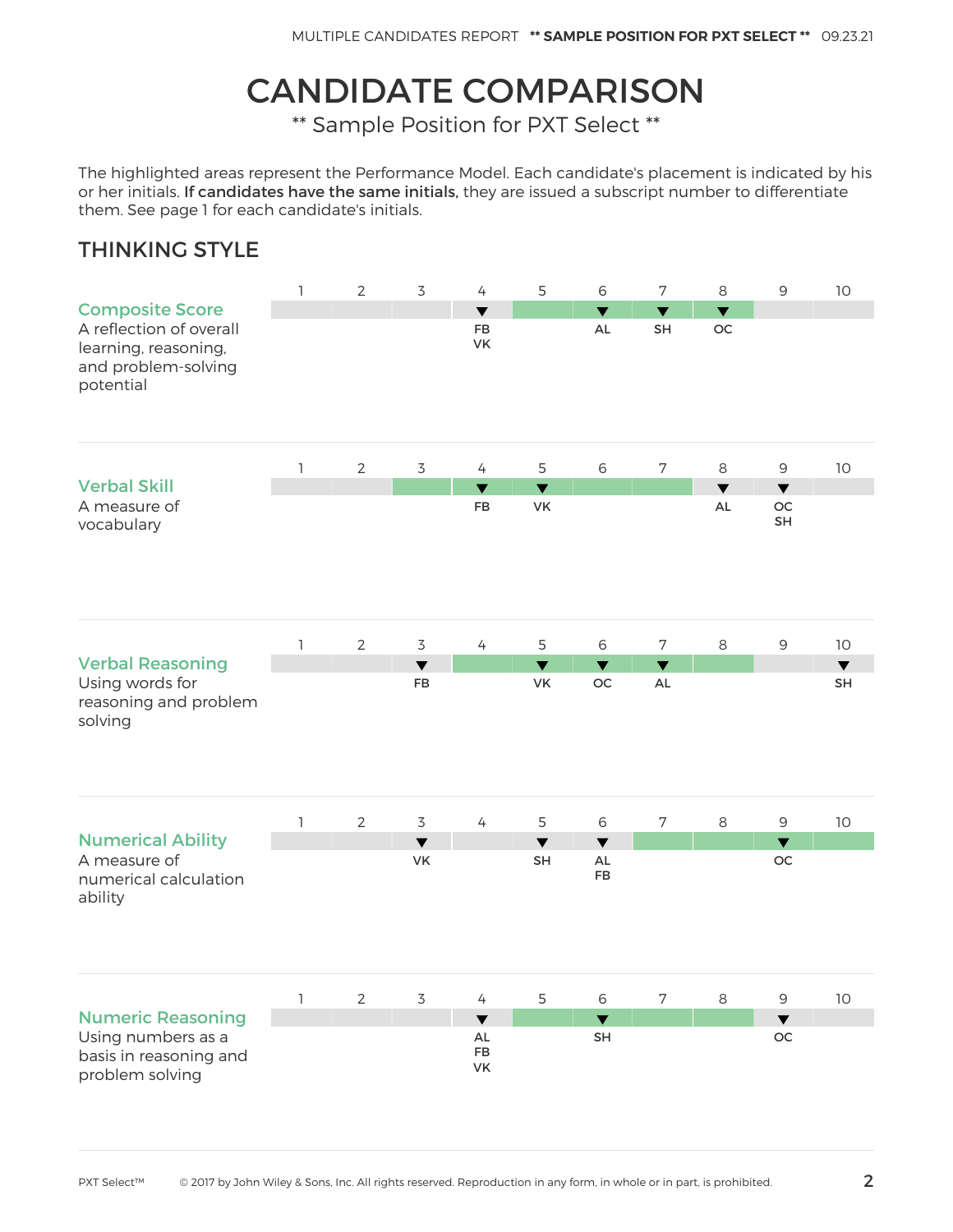### BEHAVIORAL TRAITS

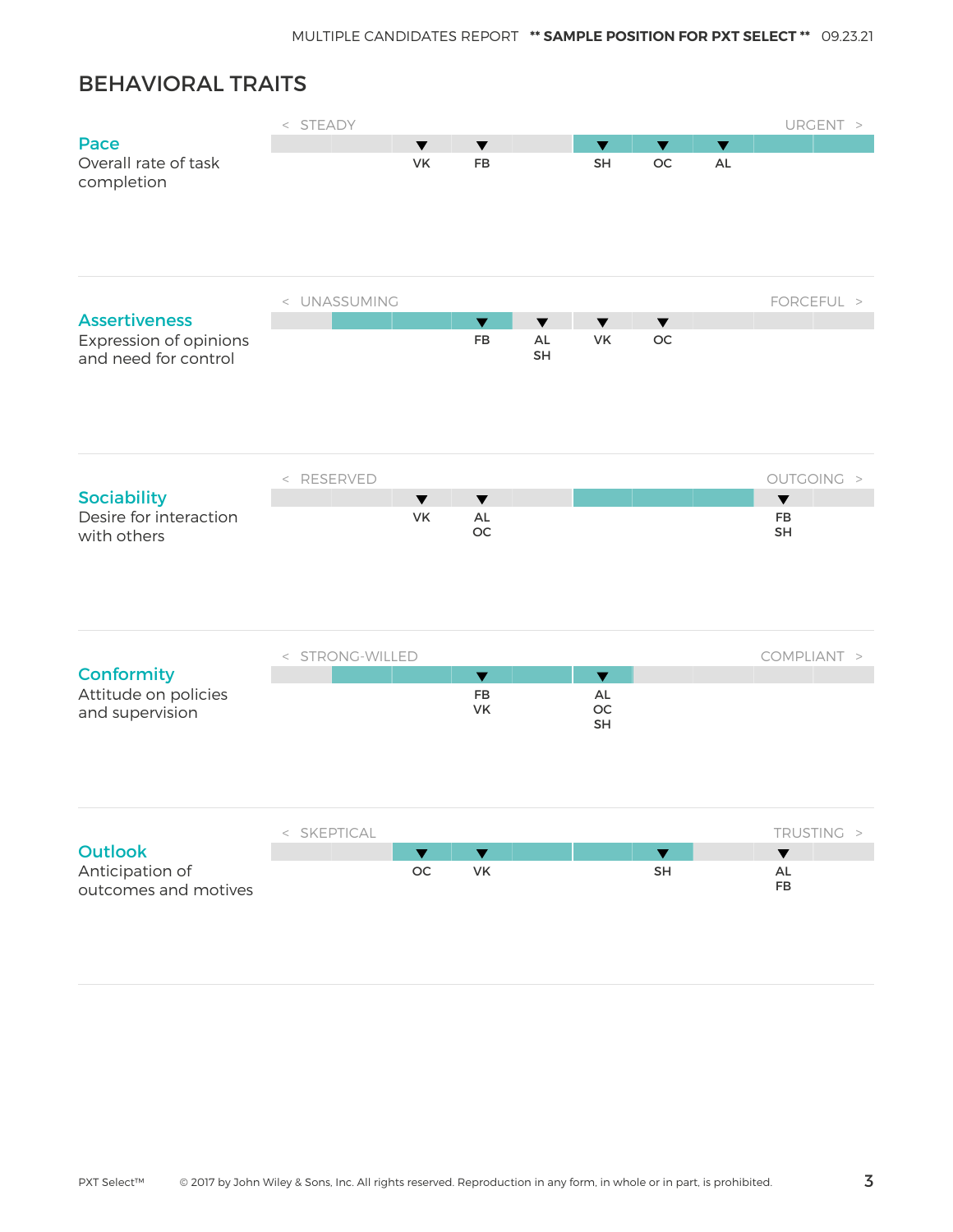|                                                        | < DELIBERATE |                      |                      |                         |                         |                         |                      | BOLD >       |
|--------------------------------------------------------|--------------|----------------------|----------------------|-------------------------|-------------------------|-------------------------|----------------------|--------------|
| <b>Decisiveness</b>                                    |              | $\blacktriangledown$ | $\blacktriangledown$ | $\overline{\textbf{v}}$ | $\blacktriangledown$    |                         |                      |              |
| Use of speed and<br>caution to make<br>decisions       |              | <b>FB</b>            | <b>VK</b>            | <b>OC</b><br><b>SH</b>  | AL                      |                         |                      |              |
|                                                        | < STEADFAST  |                      |                      |                         |                         |                         |                      | AGREEABLE >  |
| <b>Accommodation</b>                                   |              |                      |                      | $\blacktriangledown$    | $\blacktriangledown$    | $\blacktriangledown$    |                      | ▼            |
| Inclination to tend to<br>others' needs and ideas      |              |                      |                      | VK                      | OC<br><b>SH</b>         | $\mathsf{AL}$           |                      | <b>FB</b>    |
|                                                        | < RELIANT    |                      |                      |                         |                         |                         |                      | AUTONOMOUS > |
| Independence                                           |              | $\blacktriangledown$ | $\blacktriangledown$ |                         | $\blacktriangledown$    | $\overline{\textbf{v}}$ | $\blacktriangledown$ |              |
| Level of preference<br>for instruction and<br>guidance |              | <b>VK</b>            | <b>FB</b>            |                         | <b>AL</b>               | <b>OC</b>               | <b>SH</b>            |              |
|                                                        | < INTUITIVE  |                      |                      |                         |                         |                         |                      | FACTUAL >    |
| <b>Judgment</b>                                        |              | $\blacktriangledown$ | $\blacktriangledown$ |                         | $\overline{\textbf{v}}$ |                         | $\blacktriangledown$ |              |
| Basis for forming<br>opinions and making<br>decisions  |              | VK                   | FB                   |                         | $\mathsf{AL}$           |                         | OC<br>SH             |              |